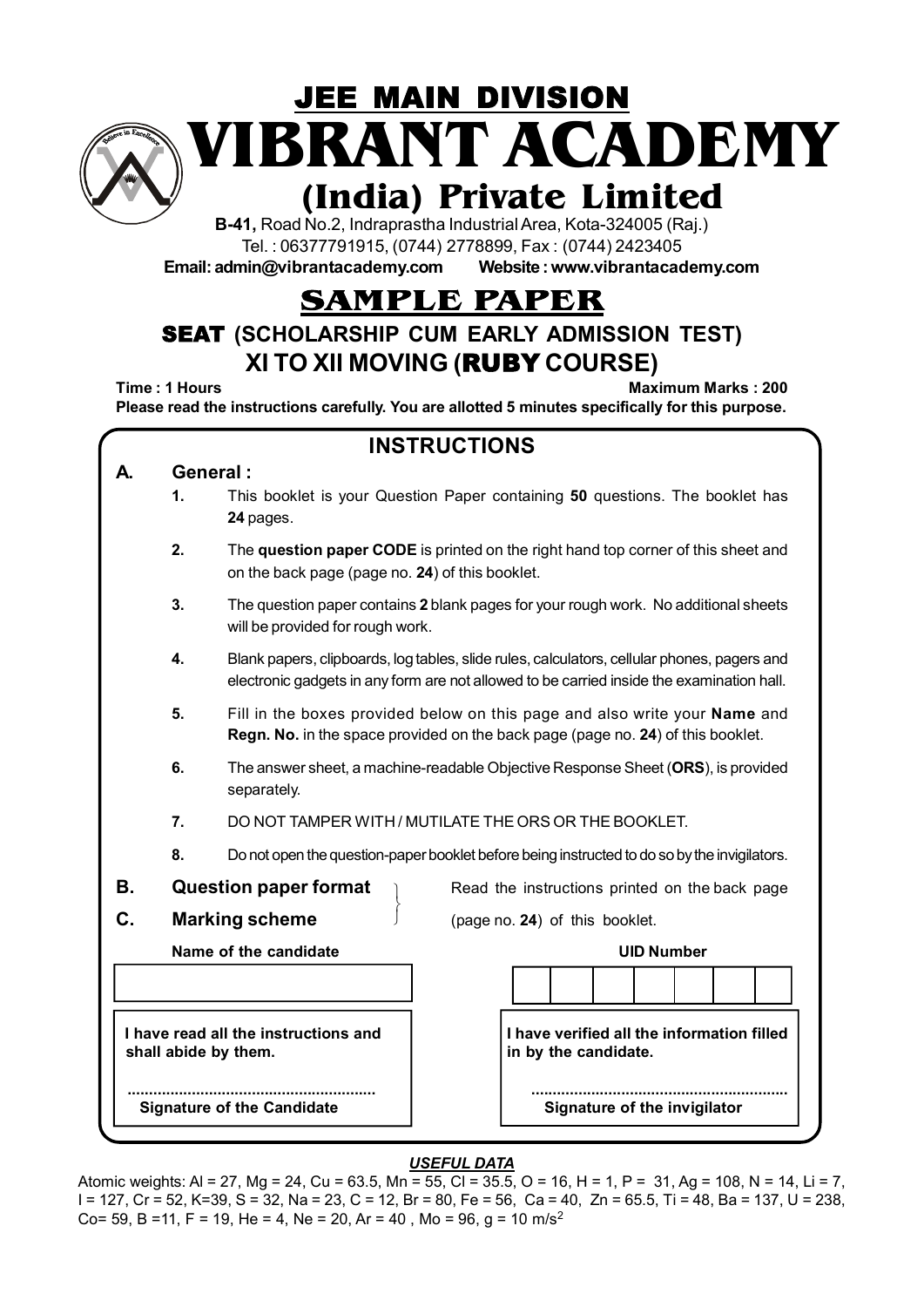#### **PART I : PHYSICS Single Correct Choice Type**

This section contains 15 multiple choice questions. Each question has 4 choices (A), (B), (C) and (D) for its answer, out of which **ONLY ONE** is correct.

- **1.** A spring has length  $\ell$  and spring constant k. It is cut into two pieces of length  $\ell_1$  and  $\ell_2$  such that  $\ell_1 = n\ell_2$ . The force constant of spring of length  $\ell_1$  is : (1) k(1 + n) (2) k(1 + n)/n (3) k (4) k/(1 + n)
- **2.** The definition of average velocity is :
	- (1) the average acceleration multiplied by the time
	- (2) distance travelled divided by the time
	- (3)  $\frac{1}{2}$  (final velocity + initial velocity)
	- (4) displacement divided by the time
- **3.** A small metal cylinder rests on a circular turntable rotating at a constant speed as illustrated in the diagram at the right. Which of the following sets of vectors best describes the velocity, acceleration and net force acting on the cylinder at the point indicated in the diagram?





**4.** The speed of a particle moving along a circular path is increasing at a constant rate. Identify the correct graph, which shows the variation of centripetal force  $F_n$  with time t:



**5.** A ball is thrown vertically upwards with a velocity 'u' with respect to ground from the balloon descending with constant velocity V. The ball will pass by the balloon after time :

$$
(1) \frac{u-V}{2g} \qquad (2) \frac{u+V}{2g}
$$

(3) 
$$
\frac{2(u-V)}{g}
$$
 (4)  $\frac{2(u+V)}{g}$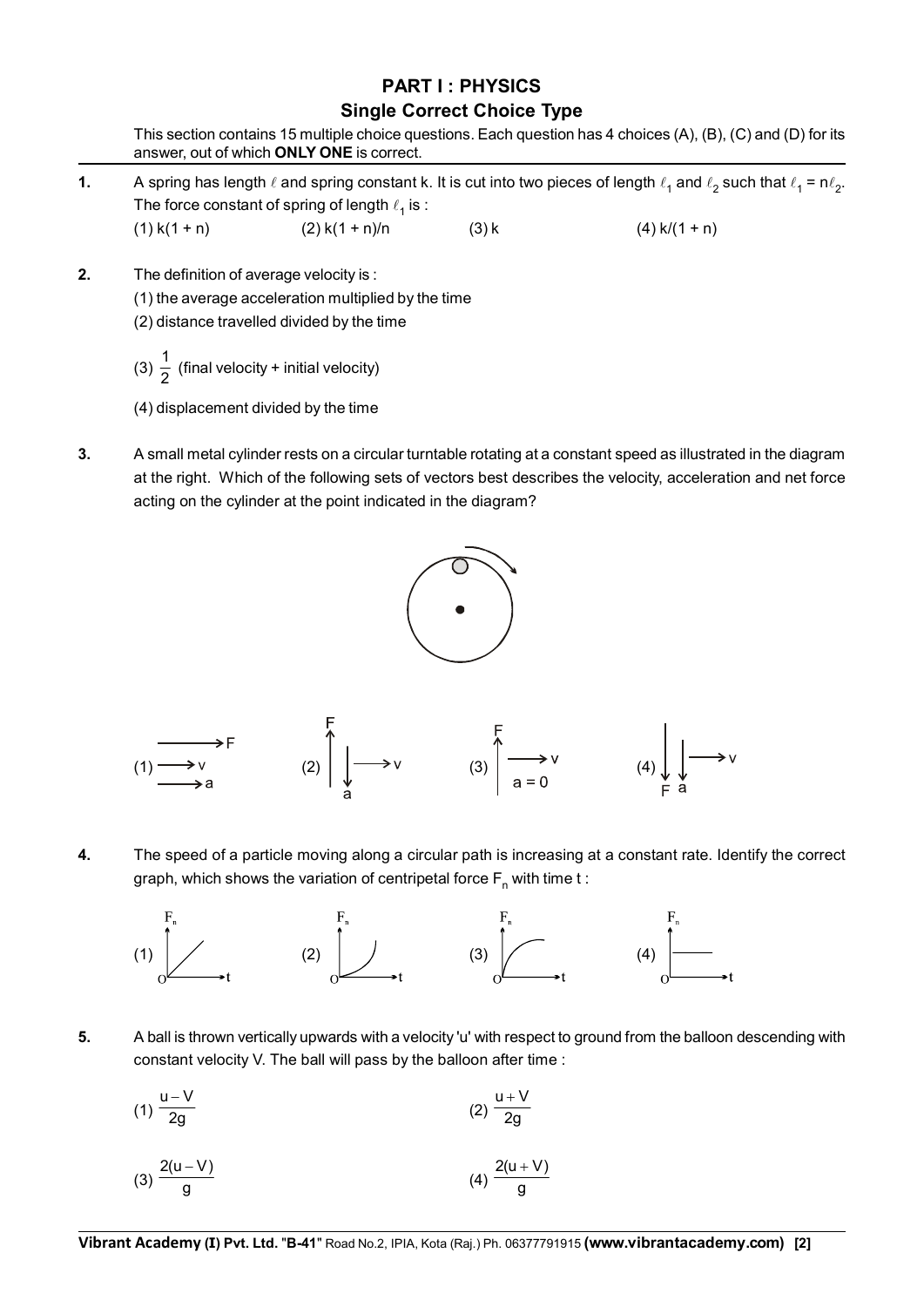**6.** Two rods moving perpendicular to each-other along the axis one on the other with velocities v and 2v, as shown in the figure. The unit vector along which the friction force on the rod moving with velocity v by the rod moving with velocity 2v will act is :



- **7.** All surfaces shown in figure are smooth. System is released with the spring unstretched. In equilibrium, compression in the spring will be :
	- (1)  $\frac{2mg}{l}$  $\frac{mg}{k}$  (2)  $\frac{(M+m)g}{\sqrt{2}k}$ +
	- (3)  $\frac{mg}{\sqrt{2k}}$  $\frac{19}{2k}$  (4)  $\frac{mg}{k}$



**8.** Velocity of the centre of smaller cylinder is v. There is no slipping anywhere. The velocity of the centre of larger cylinder is (darker surface is fixed) :



(4) none of these

**9.** A block of mass 4 kg is pressed against the wall by a force of 80 N as shown in the figure. Determine the value of friction force and block's acceleration (take  $\mu_s = 0.2$ ,  $\mu_k = 0.15$ ) :



**10.** A 2 kg block placed on horizontal rough table which is free to rotate. If block is rotating with table without sliding with angular speed 2 rad/sec at 1 meter distance from centre then find minimum value of coefficient of friction between block and table.

| (1) 0.4 | (2) 0.2 | (3) 0.8 | (4)1 |
|---------|---------|---------|------|
|         |         |         |      |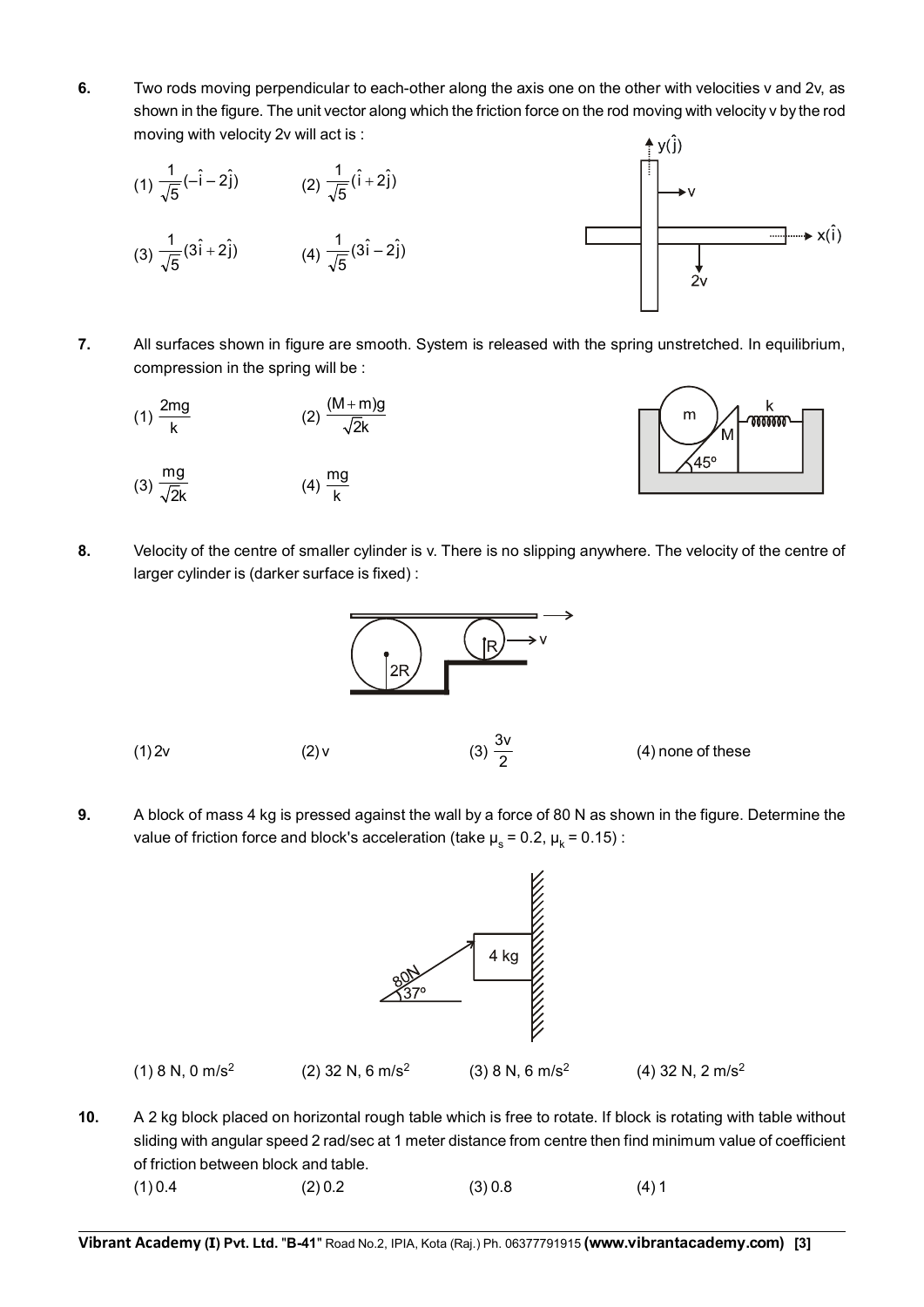**11.** A solid sphere is rolling on a stationary horizontal surface with speed of its centre V<sub>0</sub>. Find total kinetic energy of the sphere.



- **12.** Three rods AB, BC, CD (each of mass m and length  $\ell$ ) are joined at 90 $^{\circ}$  as shown. Find the coordinates of the centre of mass of this system.
	- (1)  $\left(\frac{L}{2}, \frac{L}{2}\right)$  (2)  $\left(0, \frac{2L}{3}\right)$
	- (3)  $\left(\frac{L}{2}, \frac{2L}{3}\right)$  (4)  $\left(\frac{L}{2}, \frac{L}{2}\right)$



**13.** The potential energy of a 1 kg particle free to move along the x-axis is given by

$$
V(x) = \left(\frac{x^4}{4} - \frac{x^2}{2}\right) J
$$

The total mechanical energy of the particle is 2J. Then, the maximum speed (in m/s) is

- (1) 3 (2)  $3\sqrt{2}$  (3)  $\sqrt{5}$  (4) None of these
- **14.** Block of mass M is placed on a smooth horizontal surface. Initially spring is in natural length. A constant horizontal force F is applied on the block and it is displaced rightwards by x. The work done by force F on block is :



**15.** Three block are placed on smooth horizontal surface. Their masses are m, 2m, 2m as shown. Block A is given horizontal velocity V. All collision are elastic what is the final velocity of block C ?

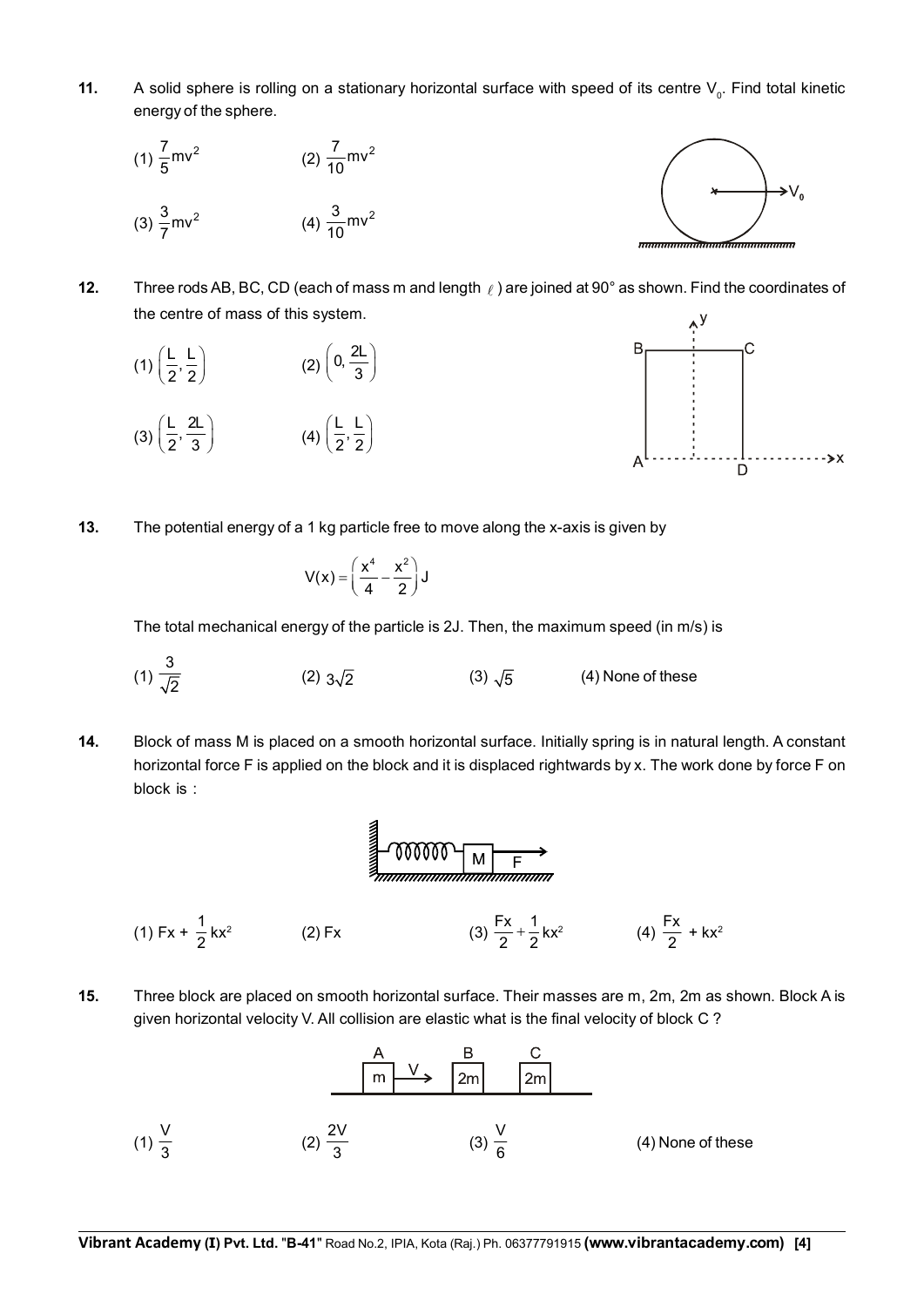#### **PART II : CHEMISTRY Single Correct Choice Type**

|     | This section contains 15 multiple choice questions. Each question has 4 choices (A), (B), (C) and (D) for its<br>answer, out of which ONLY ONE is correct. |                        |                                       |                   |                                                                            |                                                                      |                      |                                                                                                                                                                                                                                    |  |  |  |  |
|-----|------------------------------------------------------------------------------------------------------------------------------------------------------------|------------------------|---------------------------------------|-------------------|----------------------------------------------------------------------------|----------------------------------------------------------------------|----------------------|------------------------------------------------------------------------------------------------------------------------------------------------------------------------------------------------------------------------------------|--|--|--|--|
| 16. |                                                                                                                                                            |                        |                                       |                   |                                                                            |                                                                      |                      | If the radius of 3rd Bohr orbit of H-atom is 476 pm then radius of 4th Bohr orbit of H-atom would be :                                                                                                                             |  |  |  |  |
|     |                                                                                                                                                            |                        |                                       |                   |                                                                            |                                                                      |                      | (1) $476 \times \frac{4}{9}$ pm (2) $476 \times \frac{3}{4}$ pm (3) $476 \times \frac{16}{9}$ pm (4) $476 \times \frac{9}{16}$ pm                                                                                                  |  |  |  |  |
| 17. |                                                                                                                                                            |                        |                                       |                   |                                                                            | Which of the following compounds will exhibit geometrical isomers.   |                      |                                                                                                                                                                                                                                    |  |  |  |  |
|     |                                                                                                                                                            | $(1)$ 2-butene         |                                       |                   | $(2)$ 2-butyne                                                             | $(3)$ 2-butanol                                                      |                      | (4) Butanal                                                                                                                                                                                                                        |  |  |  |  |
| 18. |                                                                                                                                                            | List-I                 |                                       |                   | Match the list I with list II and select the correct answer:               |                                                                      |                      | List-II                                                                                                                                                                                                                            |  |  |  |  |
|     | (a)                                                                                                                                                        |                        | Most electronegative element          |                   |                                                                            |                                                                      | (i)                  | Chlorine                                                                                                                                                                                                                           |  |  |  |  |
|     | (b)                                                                                                                                                        |                        |                                       |                   | The element having highest electron gain enthalpy                          |                                                                      | (ii)                 | Hydrogen                                                                                                                                                                                                                           |  |  |  |  |
|     | (c)                                                                                                                                                        |                        |                                       |                   | Most abundant element in the universe                                      |                                                                      | (iii)                | Nitrogen                                                                                                                                                                                                                           |  |  |  |  |
|     | (d)                                                                                                                                                        |                        |                                       |                   | Most abundant gas in atmosphere                                            |                                                                      | (iv)                 | Fluorine                                                                                                                                                                                                                           |  |  |  |  |
|     |                                                                                                                                                            | (a)                    | (b)                                   | (c)               | (d)                                                                        |                                                                      |                      |                                                                                                                                                                                                                                    |  |  |  |  |
|     | (1)                                                                                                                                                        | İ.                     | ii.                                   | iii               | iv                                                                         |                                                                      |                      |                                                                                                                                                                                                                                    |  |  |  |  |
|     | (2)                                                                                                                                                        | iv                     | iii                                   | ii.               | j.                                                                         |                                                                      |                      |                                                                                                                                                                                                                                    |  |  |  |  |
|     | (3)                                                                                                                                                        | iv                     | i.                                    | ii.               | iii                                                                        |                                                                      |                      |                                                                                                                                                                                                                                    |  |  |  |  |
|     | (4)                                                                                                                                                        | ii                     | iii                                   | iv                | Ť                                                                          |                                                                      |                      |                                                                                                                                                                                                                                    |  |  |  |  |
| 19. |                                                                                                                                                            |                        |                                       |                   |                                                                            |                                                                      |                      | Ratio of wavelengths of series limit lines of bracket and balmer series for an unielectronic species is :                                                                                                                          |  |  |  |  |
|     | $(1)\frac{4}{1}$                                                                                                                                           |                        |                                       | (2) $\frac{9}{4}$ |                                                                            | $(3) \frac{1}{4}$                                                    |                      | (4) $\frac{4}{9}$                                                                                                                                                                                                                  |  |  |  |  |
| 20. |                                                                                                                                                            |                        |                                       |                   | Which of following has most acidic hydrogen:                               |                                                                      |                      |                                                                                                                                                                                                                                    |  |  |  |  |
|     |                                                                                                                                                            | (1) 3-hexanone         |                                       |                   |                                                                            | $(2)$ 2, 4-Hexanedione                                               |                      |                                                                                                                                                                                                                                    |  |  |  |  |
|     |                                                                                                                                                            | $(3)$ 2, 5-Hexanedione |                                       |                   |                                                                            |                                                                      | (4) 2, 3-hexanedione |                                                                                                                                                                                                                                    |  |  |  |  |
| 21. |                                                                                                                                                            |                        | electron present in this orbital is : |                   |                                                                            |                                                                      |                      | An orbital is found to contain total nodes = $3$ and radial nodes = $1$ . Orbital angular momentum for the                                                                                                                         |  |  |  |  |
|     | (1)0                                                                                                                                                       |                        |                                       |                   | (2) $\frac{h}{2\pi}\sqrt{6}$                                               | (3) $\frac{h}{2\pi}\sqrt{2}$                                         |                      | (4) $\frac{h}{4\pi}\sqrt{6}$                                                                                                                                                                                                       |  |  |  |  |
| 22. |                                                                                                                                                            |                        |                                       |                   |                                                                            | Set of molecular species, which all are planar as well as polar :    |                      |                                                                                                                                                                                                                                    |  |  |  |  |
|     |                                                                                                                                                            |                        |                                       |                   |                                                                            |                                                                      |                      | (1) NO <sub>2</sub> <sup>-</sup> , XeF <sub>4</sub> , ICl <sub>4</sub> (2) XeF <sub>2</sub> , SF <sub>2</sub> , I <sub>3</sub> (3) SnCl <sub>2</sub> , I <sub>3</sub> , NH <sub>2</sub> (4) BF <sub>3</sub> , H <sub>2</sub> O, HF |  |  |  |  |
| 23. |                                                                                                                                                            |                        |                                       |                   |                                                                            | At 1000°C, equilibirium constants of some reactions are given below: |                      |                                                                                                                                                                                                                                    |  |  |  |  |
|     |                                                                                                                                                            |                        |                                       |                   | $CO_2 \longrightarrow CO + \frac{1}{2}O_2$ ; $K_{C_1} = 8 \times 10^{-12}$ |                                                                      |                      |                                                                                                                                                                                                                                    |  |  |  |  |
|     |                                                                                                                                                            |                        |                                       |                   | $2H_2O \rightleftharpoons 2H_2 + O_2$ ; $K_{C_2} = 4 \times 10^{-24}$      |                                                                      |                      |                                                                                                                                                                                                                                    |  |  |  |  |

The equilibrium constant K<sub>c</sub> for the reaction  $CO_2 + H_2 \rightleftharpoons CO + H_2O$  at same temeprature, is :  $(1) 2$   $(2) 4$   $(3) 0.5$   $(4) 5$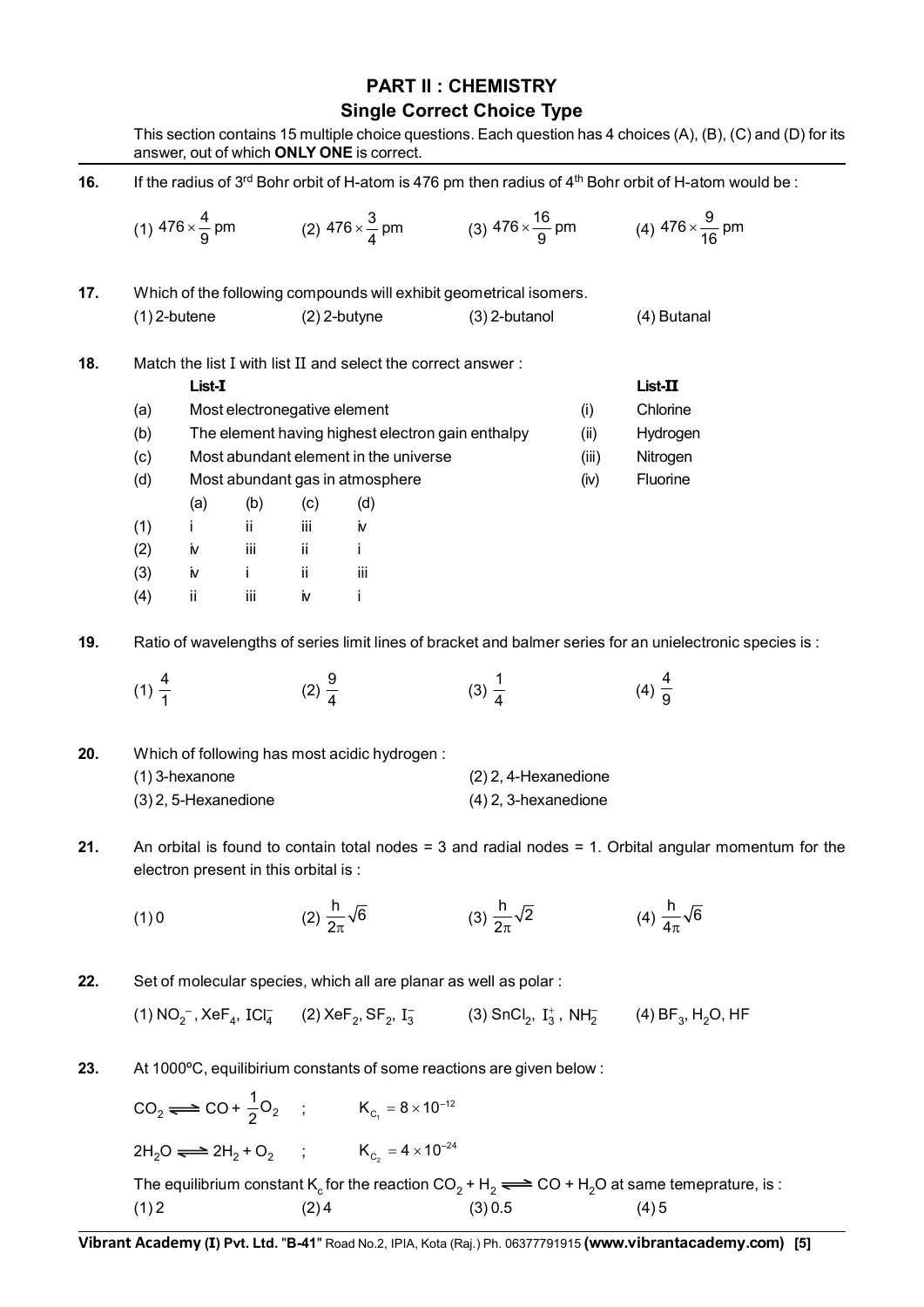

- **25.** If distance travelled by a particle of mass 'm' in one second is equal to  $\frac{1}{4}$  th of its de-broglie wavelength ( $\lambda$ ) then which is correct option -  $(h =$  plank constant $)$ :
	- (1)  $\lambda = \sqrt{\frac{h}{m}}$  (2)  $\lambda = \frac{2h}{m}$  (3)  $\lambda = 2\sqrt{\frac{h}{m}}$  (4)  $\lambda = \sqrt{\frac{h}{2m}}$
- 26. Which element form stable compound with Flourine both in ground state as well as excited state : (1) Oxygen (2) Carbon (3) Boron (4) Phosphorus

**27.** If 1 litre of 9.8% w/w H<sub>2</sub>SO<sub>4</sub> (d = 1.5 g/ml) solution is mixed with 4 litre of 1M KOH solution then pH of resultant solution will be given (log  $2 = 0.3$ ,  $H_2SO_4$  is strong diprotic acid) :  $(1) 0.7$   $(2) 0.5$   $(3) 13.3$   $(4) 10.3$ 



- **29.** Which of the following are wrong prediction regarding a van der Waal's gas? ('a' and 'b' are van der Waal's constant)
	- (1) A gas with large 'a' has high critical temperature.
	- (2) A gas with large 'b' is more compressible.
	- (3) A gas with large 'b' has high critical volume.
	- (4) A gas with large 'a' is easily liquefiable.
- **30.** BF<sub>3</sub> does not react with :<br>(1) F<sup>-</sup> (1) F<sup>–</sup> (2) NH<sub>3</sub> (3) CCl<sub>4</sub> (4) H<sub>2</sub>O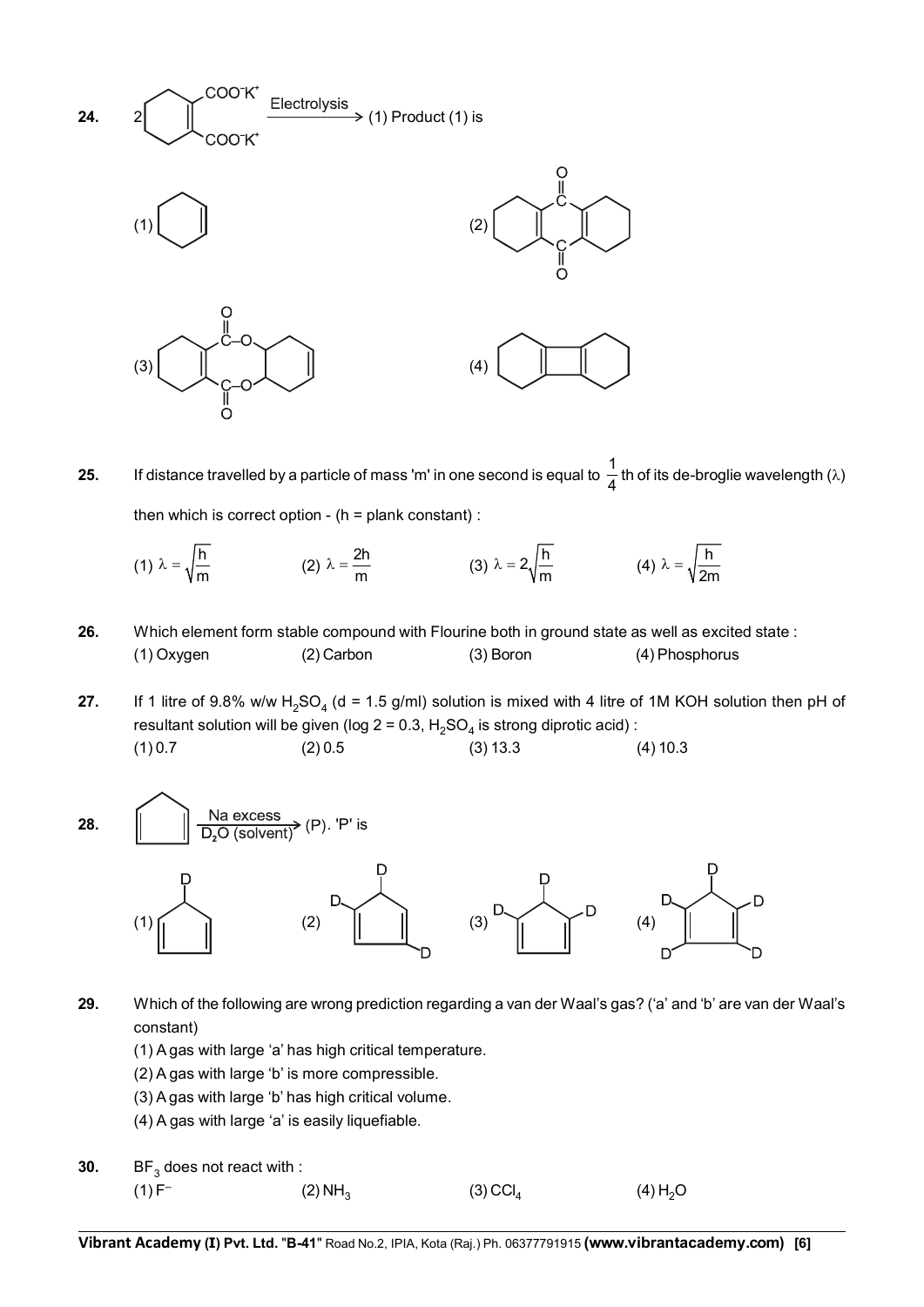#### **PART III : MATHEMATICS Single Correct Choice Type**

|     | answer, out of which ONLY ONE is correct.         |                                                                                                                      |                                                                                                                        | This section contains 15 multiple choice questions. Each question has 4 choices (A), (B), (C) and (D) for its                                                                          |  |  |  |  |  |
|-----|---------------------------------------------------|----------------------------------------------------------------------------------------------------------------------|------------------------------------------------------------------------------------------------------------------------|----------------------------------------------------------------------------------------------------------------------------------------------------------------------------------------|--|--|--|--|--|
| 31. | G.P. and $A^t = B$ then the value of 't' equals   |                                                                                                                      |                                                                                                                        | Let $\alpha$ , $\beta$ be the roots of $x^2 - 4x + A = 0$ and $\gamma$ , $\delta$ be the roots of $x^2 - 36x + B = 0$ . If $\alpha$ , $\beta$ , $\gamma$ , $\delta$ form an increasing |  |  |  |  |  |
|     | (1)4                                              | (2)5                                                                                                                 | (3)6                                                                                                                   | (4)8                                                                                                                                                                                   |  |  |  |  |  |
| 32. |                                                   |                                                                                                                      |                                                                                                                        | If a regular polygon of 'n' sides has circum radius = R and inradius = $r$ ; then each side of polygon is :                                                                            |  |  |  |  |  |
|     | (1) (R + r) tan $\left(\frac{\pi}{2n}\right)$     |                                                                                                                      | (2) 2(R + r) tan $\left(\frac{\pi}{2n}\right)$                                                                         |                                                                                                                                                                                        |  |  |  |  |  |
|     | (3) $(R + r) sin \left( \frac{\pi}{2n} \right)$   |                                                                                                                      | (4) 2(R + r) cot $\left(\frac{\pi}{2n}\right)$                                                                         |                                                                                                                                                                                        |  |  |  |  |  |
| 33. |                                                   |                                                                                                                      | If $\alpha$ and $\beta$ are 2 distinct roots of equation $a\cos\theta + b\sin\theta = C$ then $\cos(\alpha + \beta) =$ |                                                                                                                                                                                        |  |  |  |  |  |
|     | (1) $\frac{2ab}{a^2 + b^2}$                       |                                                                                                                      | (2) $\frac{2ab}{a^2 - h^2}$                                                                                            |                                                                                                                                                                                        |  |  |  |  |  |
|     | (3) $\frac{a^2 + b^2}{a^2 + b^2}$                 |                                                                                                                      | (4) $\frac{a^2-b^2}{a^2+b^2}$                                                                                          |                                                                                                                                                                                        |  |  |  |  |  |
| 34. |                                                   |                                                                                                                      | The straight lines $3x + y - 4 = 0$ , $x + 3y - 4 = 0$ and $x + y = 0$ form a triangle which is                        |                                                                                                                                                                                        |  |  |  |  |  |
|     | (1) equilateral<br>(3) acute-angled and isosceles |                                                                                                                      | (2) right-angled<br>(4) obtuse-angled and isosceles                                                                    |                                                                                                                                                                                        |  |  |  |  |  |
| 35. |                                                   | If $cos x + cos y + cos z = sin x + sin y + sin z = 0$ then $cos (x - y) =$                                          |                                                                                                                        |                                                                                                                                                                                        |  |  |  |  |  |
|     | (1)0                                              | $(2) - \frac{1}{2}$                                                                                                  | (3) 2                                                                                                                  | (4)1                                                                                                                                                                                   |  |  |  |  |  |
| 36. |                                                   |                                                                                                                      |                                                                                                                        | Number of four letter words can be formed using the letters of word VIBRANT if letter V is must included, are                                                                          |  |  |  |  |  |
|     | (1)840                                            | (2)480                                                                                                               | (3) 120                                                                                                                | (4) 240                                                                                                                                                                                |  |  |  |  |  |
| 37. |                                                   | $(2) a = 2c$ $(3)  a  = 2c$                                                                                          | The two circles $x^2 + y^2 - ax = 0$ and $x^2 + y^2 = c^2$ (c > 0) touch each other if                                 |                                                                                                                                                                                        |  |  |  |  |  |
|     | $(1)  a  = c$                                     |                                                                                                                      |                                                                                                                        | $(4)$ 2 a  = c                                                                                                                                                                         |  |  |  |  |  |
| 38. |                                                   | In the interval $\left[-\frac{\pi}{2},\frac{\pi}{2}\right]$ . The equation $\log_{\sin \theta} \cos 2\theta = 2$ has |                                                                                                                        |                                                                                                                                                                                        |  |  |  |  |  |
|     | (1) No solution<br>(3) Two solution               |                                                                                                                      | (2) One solution<br>(4) Infinite solution                                                                              |                                                                                                                                                                                        |  |  |  |  |  |
| 39. |                                                   |                                                                                                                      |                                                                                                                        | If $\alpha$ , $\beta$ are the roots of the quadratic equation $x^2 + px + q = 0$ and $\gamma$ , $\delta$ are the roots of $x^2 + px - r = 0$ then                                      |  |  |  |  |  |

 $(\alpha - \gamma) (\alpha - \delta)$  is equal to (1) q + r (2) q - r (3) –(q + r) (4) –(p + q + r)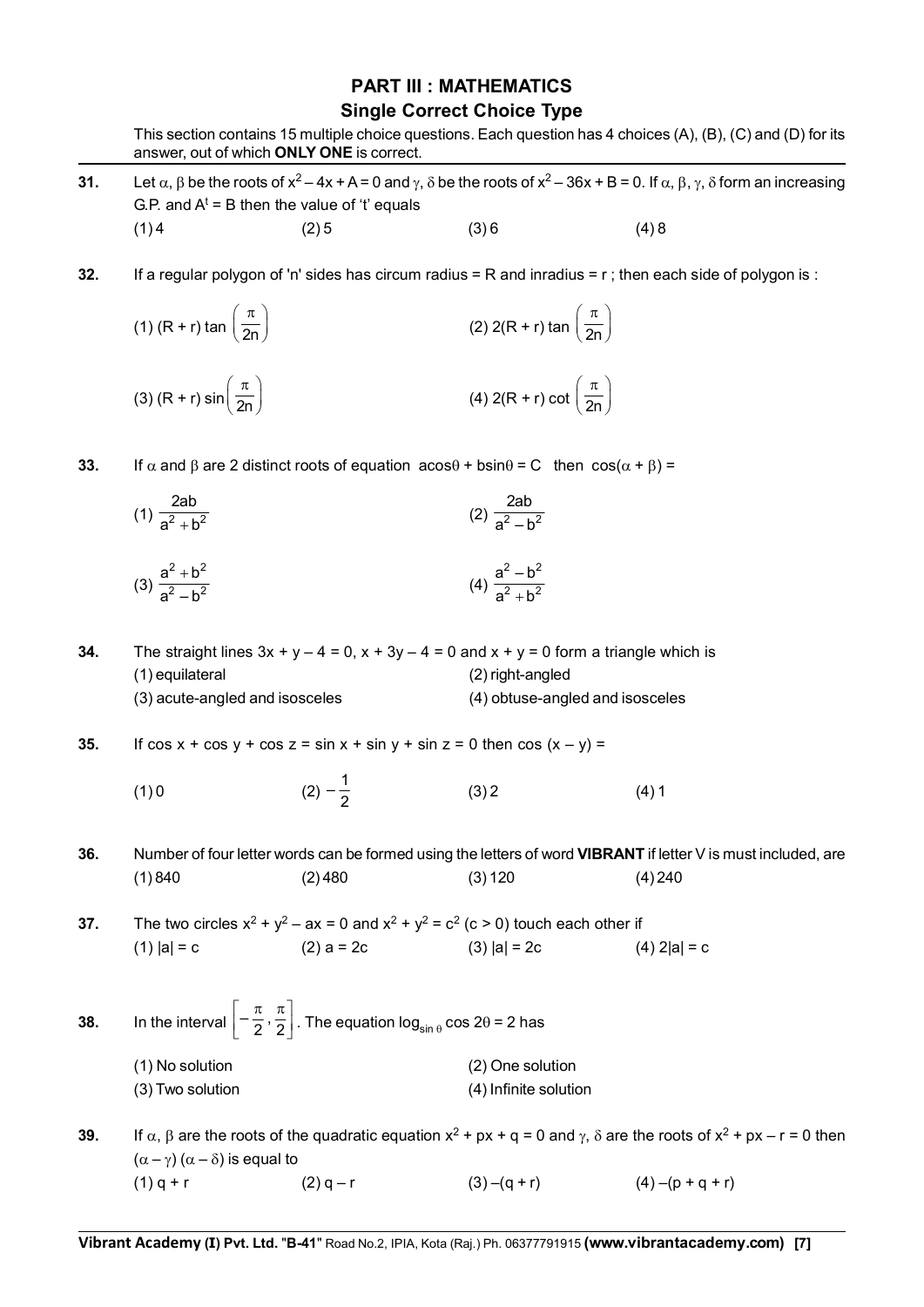**40.** The orthocentre of the triangle with vertices (5, 0), (0, 0),  $\left(\frac{3}{2}, \frac{3\sqrt{3}}{2}\right)$ ø  $\overline{\phantom{a}}$  $\overline{\phantom{a}}$  $\overline{\phantom{0}}$ æ  $\frac{5}{2}, \frac{5\sqrt{3}}{2}$ 5 is

(1) (2, 3)   
 (2) 
$$
\left(\frac{5}{2}, \frac{5}{2\sqrt{3}}\right)
$$
   
 (3)  $\left(\frac{5}{6}, \frac{5}{2\sqrt{3}}\right)$    
 (4)  $\left(\frac{5}{2}, \frac{5}{\sqrt{3}}\right)$ 

- **41.** If a, b and c are the roots of the equation  $x^3 + 2x^2 + 1 = 0$ , find c a b b c a a b c .
	- $(1) 8$   $(2) 8$   $(3) 0$   $(4) 2$
- **42.** The number of ways in which 8 different flowers can be strung to form a garland so that 4 particular flowers are never separated is
	- (1) 4.4! (2)  $\frac{8!}{4!}$ 4! (3) 288 (4) None of these
- **43.** There are 7 greeting cards, each of a different color and 7 envelopes of the same 7 colors. The number of ways in which the cards can be put in the envelopes, so that exactly 4 of the cards go into the envelopes of the right colors, is
	- (1)<sup>7</sup>C<sub>3</sub> (2) 2 × <sup>7</sup>C<sub>3</sub> (3) 3!<sup>4</sup>C<sub>3</sub>  $(4)^{7}C_{3}^{4}C_{3}$

44. The integral part of 
$$
(7 + 2\sqrt{5})^{2n+1}
$$
 is  $(n \in N)$   
(1) an even number  
(3) an odd number  
(4) None of these

**45.** A point P moves such that the sum of its distances from the coordinate axes is equal to the distance from P to the point  $A(1, 1)$ . The equation of locus of P in the 1<sup>st</sup> quadrant is (1)  $(x + 1)(y + 1) = 1$  (2)  $(x - 1)(y - 1) = 1$ (3)  $(x + 1)(y + 1) = 2$  (4)  $(x - 1)(y - 1) = 2$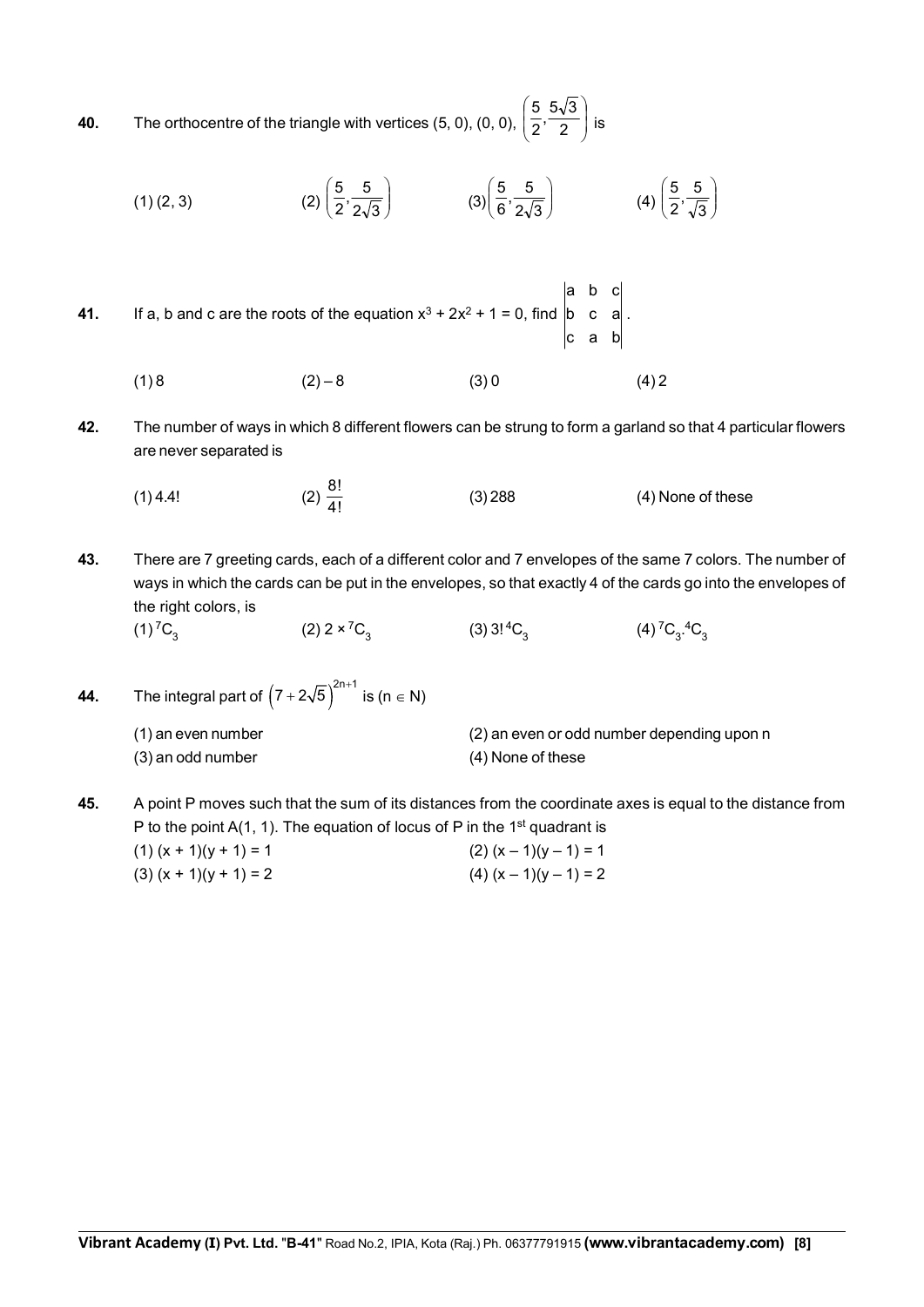#### **PART IV : MENTAL ABILITY Single Correct Choice Type**

This section contains 5 multiple choice questions. Each question has 4 choices (A), (B), (C) and (D) for its answer, out of which **ONLY ONE** is correct.

**Directions (Q. 46 to Q. 47) :** In each of the following questions, two statements are given followed by four conclusions numbered I, II, III and IV. You have to take the given statements to be true even if they seem to be at variance from the commonly known facts and then decide which of the given conclusions logically follows from the given statements disregarding commonly known facts.

| 46. | Statements : All politicians are honest.     |                            |
|-----|----------------------------------------------|----------------------------|
|     | All honest are fair.                         |                            |
|     | Conclusions : I. Some honest are politician. |                            |
|     | II. No honest is politician.                 |                            |
|     | III. Some fair are politician.               |                            |
|     | IV. All fair are politician.                 |                            |
|     | (1) None follows                             | (2) Only I follows         |
|     | (3) Only I and II follow                     | (4) Only I and III follow  |
| 47. | Statements : Some bottles are drinks.        |                            |
|     | All drinks are cups.                         |                            |
|     | Conclusions : I. Some bottles are cups.      |                            |
|     | II. Some cups are drinks.                    |                            |
|     | III. All drinks are bottles.                 |                            |
|     | IV. All cups are drinks.                     |                            |
|     | (1) Only I and II follow                     | (2) Only II and III follow |
|     | (3) Only II and IV follow                    | (4) Only III and IV follow |
|     |                                              |                            |

**Direction (Q. 48)**: In place of () insert the correct sequence of sign, choosing from the alternatives, to make a correct equation.

| 48. 40 30 50 20 |               |                 |               |
|-----------------|---------------|-----------------|---------------|
| $(1) + 0 = -$   | $(2)$ –, =, + | $(3) = , + , -$ | $(4) +, -, =$ |

**Directions : (Q. 49 to Q. 50)** Find the missing term

|     |          |                | 4                       | 3            | 8                        |   | 5 <sub>4</sub> |                     |  |
|-----|----------|----------------|-------------------------|--------------|--------------------------|---|----------------|---------------------|--|
|     |          | $\mathbf{3}$   | 5                       | 6            | 12                       | 4 |                | $2^{\circ}4$        |  |
| 49. |          | $1 \quad 2$    | 3                       | 4            | ?                        | 3 |                | 4 5 6               |  |
|     |          | 4              | $\mathbf{2}$            | $\mathbf{1}$ | 11                       | 6 |                | 2 7                 |  |
|     |          |                |                         |              | 5 7 9                    |   | 4 <sub>2</sub> |                     |  |
|     | $(1)$ 10 |                |                         |              |                          |   |                | (2) 13              |  |
|     |          |                |                         |              |                          |   |                |                     |  |
|     |          |                |                         |              | 4 2 8 4 1                |   |                |                     |  |
|     |          | $\overline{4}$ |                         |              | 3 1 12 2 2 1             |   |                |                     |  |
| 50. |          | $3 \quad 1$    | $\overline{\mathbf{2}}$ | 4            | $\overline{\mathcal{E}}$ | 1 |                | $1 \quad 2 \quad 2$ |  |
|     |          |                | $2\quad 4$              |              | 1 16 1 2 4               |   |                |                     |  |
|     |          |                | 1                       |              | 4 10 5 2                 |   |                |                     |  |
|     | (1) 12   |                |                         |              |                          |   |                | (2) 16              |  |

**Vibrant Academy (I) Pvt. Ltd.** "**B-41**" Road No.2, IPIA, Kota (Raj.) Ph. 06377791915 **(www.vibrantacademy.com) [9]**